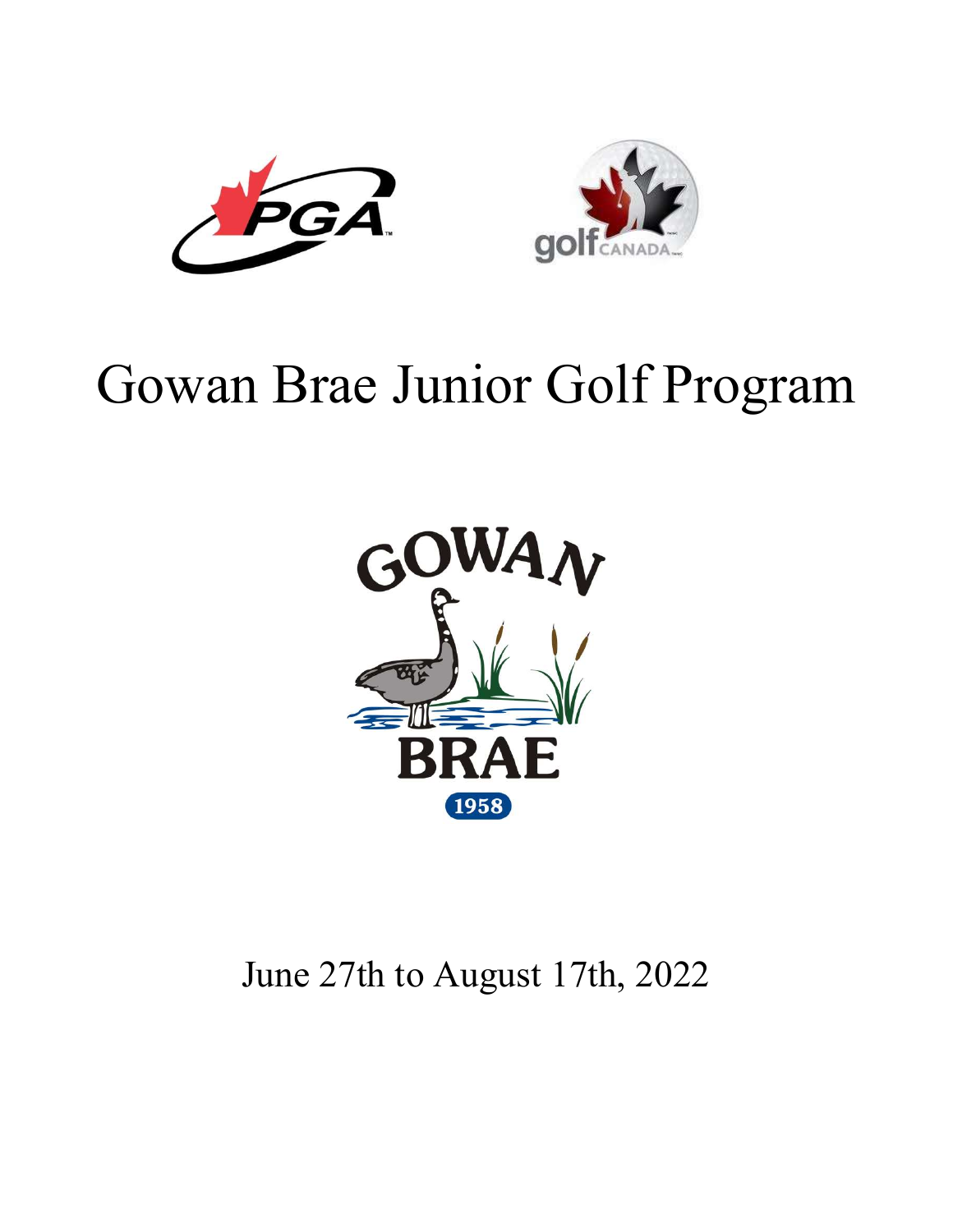# Junior Golf Clinic Schedule 2022 (June 27, 2022 – August 17, 2022) Monday 8:30am to 10:30am 8-9 year old clinic 10:45am to 12:45pm 10-11 year old clinic 1:30-3:30pm Afternoon golf with coordinators \* Tuesday 8:30am to 10:30am 11-12 year old clinic 10:45am to 12:45pm 13- 15 year old clinic 1:30-3:30pm Afternoon golf with coordinators\* **Wednesday** 8:30am – 12:30pm - Junior course tee times

The Monday and Tuesday Clinics will be 2 hours long for each group. Each group will have around 25 junior golfers and there will be 4 instructors. Each group will move around from the practice green, to the practice area beside hole #3 and the junior course. We ask that the junior golfers be dropped off no more than 15 minutes before the start of their clinic and be picked up after their clinic unless they are playing that day.

PLEASE NOTE: We have 2 clinic options for the 11-year-olds. This is our biggest age group and we encourage siblings and friends who are travelling together to participate in the same clinic to avoid parents having to make multiple drives for clinics. Every junior golfer will be confirmed in only one clinic time.

Please talk with Chad, Andrew or Adam for more information regarding groups for your child.

**Wednesday Junior Tee Times:** Every junior will be assigned a tee time on Wednesday to play the junior course. We will have instructors monitoring groups and we would encourage parents to volunteer to walk around with groups s ewll. With assigned tee times we are able to learn the game as it's played on the main course and have fun while doing so!

\*Every Monday and Tuesday afternoon we have tee times with our junior golf coordinators. Each junior in the program will have at least one tee time with the coordinators during the program weeks. This schedule will be sent out the week before the program starts. \*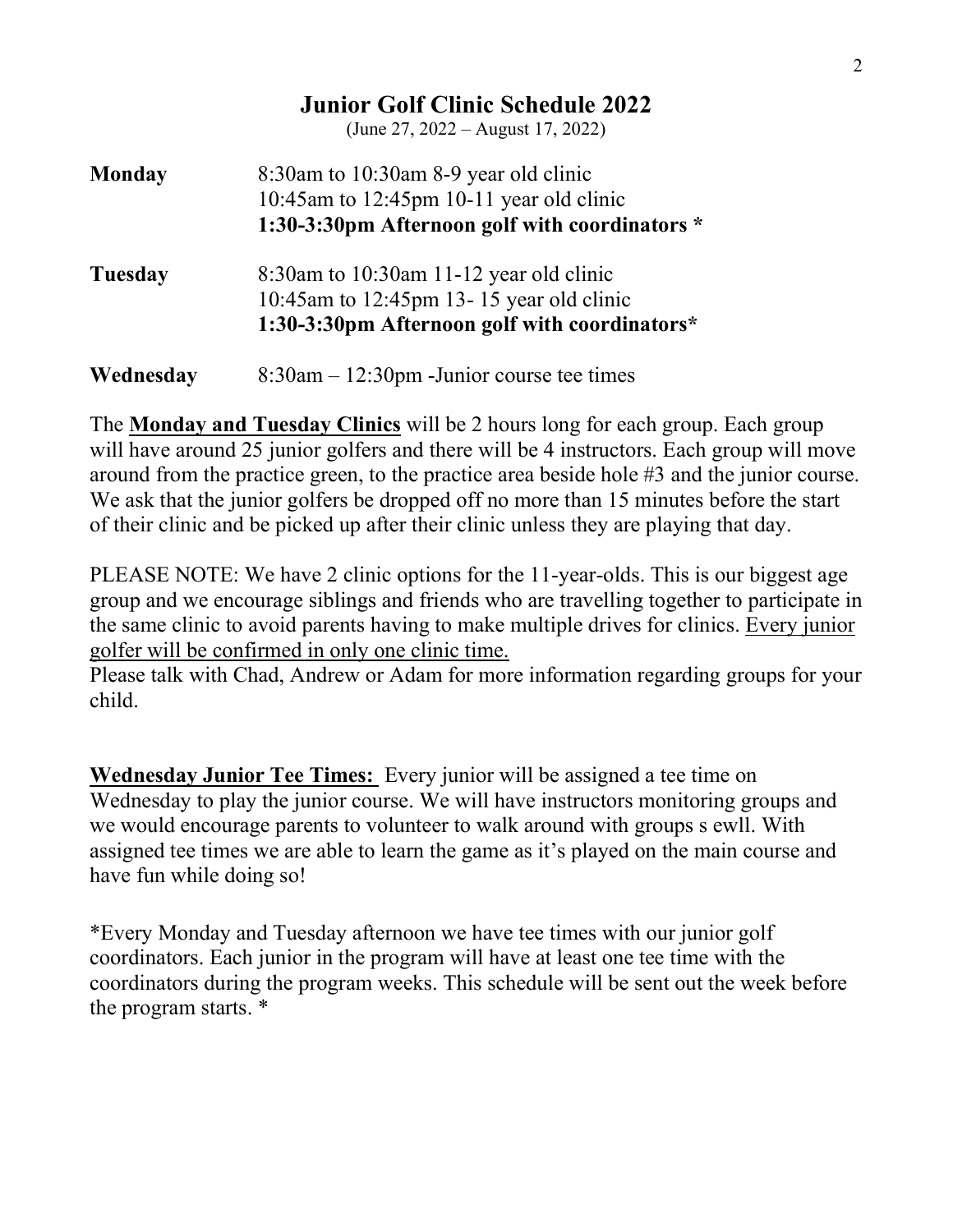# Gowan Brae Golf & Country Club Junior Rules

- The junior course is open every day for our junior members to play along with their families at no cost.
- Junior-Juniors (ages 8-10) must be accompanied by an adult member to play on the 18 hole course, during the designated junior tee-off times given below.
- Available junior tee off times on the main course:
	- Weekdays: Between 10:00am and 3:00pm and after 7:00pm
	- Weekends & Holidays: After 3:00p.m

# What to wear

The dress code is important as it represents not only our juniors but also Gowan Brae Golf Course:

- Collared golf shirt
- Shorts or pants
- Golf Shoes or sneakers

# What NOT to wear

- Jeans
- Short Shorts
- Ripped/damaged clothing
- Sweatpants
- Inappropriate slogans/vulgar quotes or sayings
- Backwards hat/visor

## Additional Information

 Golf is an outdoor sport, so we would ask all junior golfers to bring a water bottle, and to apply bug spray/sunscreen before the clinic starts. Hand sanitizer will be distributed at each clinic.

### Weather Policy

 All clinics will take place outside. If the weather makes it so that lessons are not feasible (ex: thunder & lightning or heavy rain), a message will be posted on our Facebook page by 7:30am to confirm if a clinic is cancelled.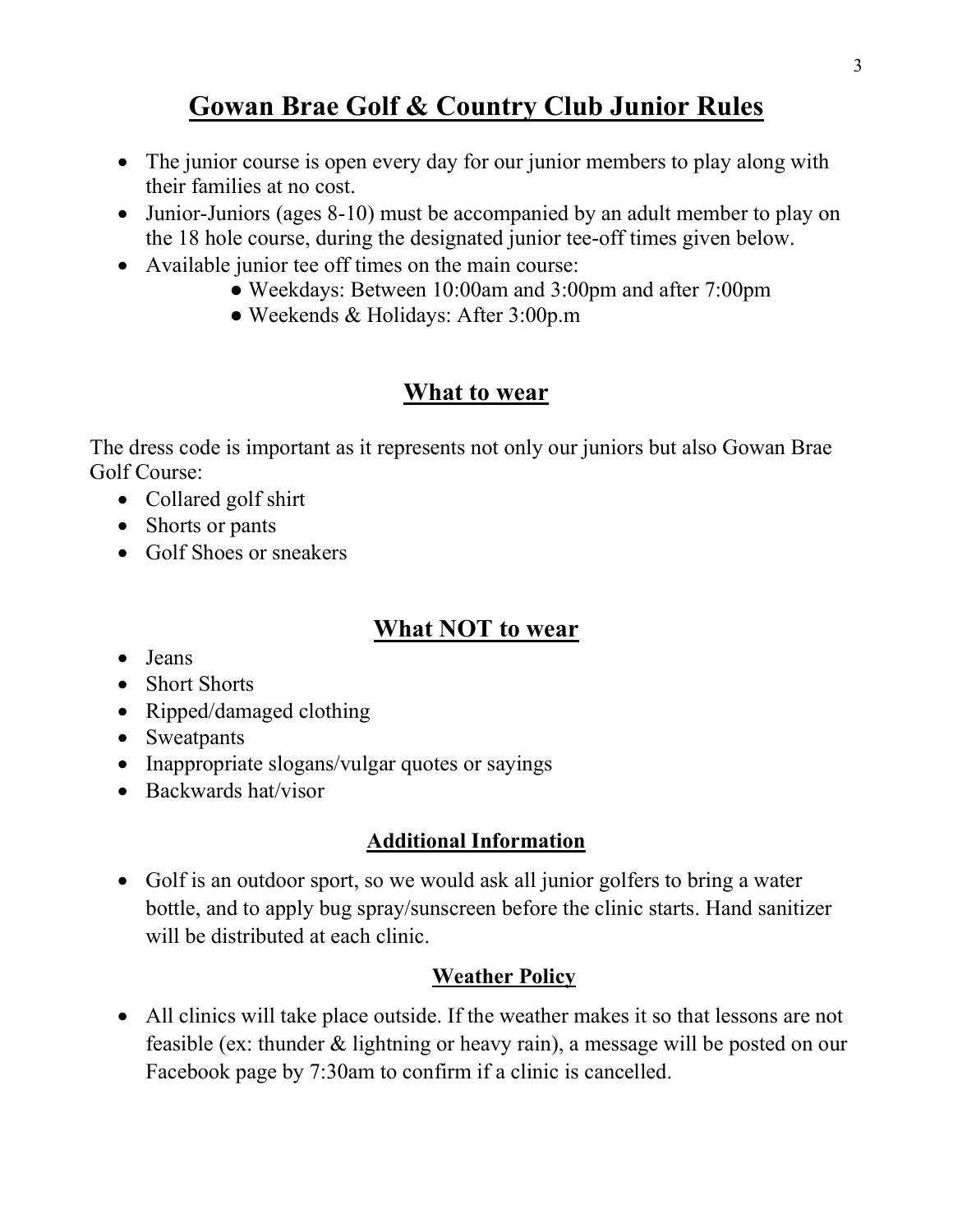# 2022 Special Programs

#### The Dedication Award

The junior program will recognize one junior golfer who have dedicated their summer to improving their golf game. This award will be presented to the athlete who best represent overall dedication to the game of golf.

#### End of Season UCT Banquet

Our end of season UCT Banquet will take place on Wednesday August  $17<sup>th</sup>$  following the junior Club Championship. ALL juniors are invited. The banquet will include dinner and prizes for all juniors who participate in the junior club championship.

\* The cost for extra tickets will be \$20 and can be purchased in the Pro Shop starting August  $1<sup>st</sup>$ 

#### Cost of the Junior Program

| Juniors aged 8 to 10  | \$310 plus tax |
|-----------------------|----------------|
| Juniors aged 11 to 18 | \$360 plus tax |

Please note: any family with multiple juniors over the age of 10 will pay \$360 for the first junior and \$310 for each additional juniors.

Junior Lockers \$40 plus tax Locks will be provided for lockers - please see Pro Shop Staff.

For more information about the program please talk to Chad Townsend  $(chad.townsend@gowanbrae.ca)$  or Adam Chamberlain (adam.chamberlain@gowanbrae.ca) or call the pro shop at 506-546-2707 ext.2

## Junior Golf Categories for competition – Age as of August 1st

Junior: 17 and 18 yrs old Juvenile: 15 and 16 yrs old Bantam: 13 and 14 yrs old PeeWee: 12yrs and under